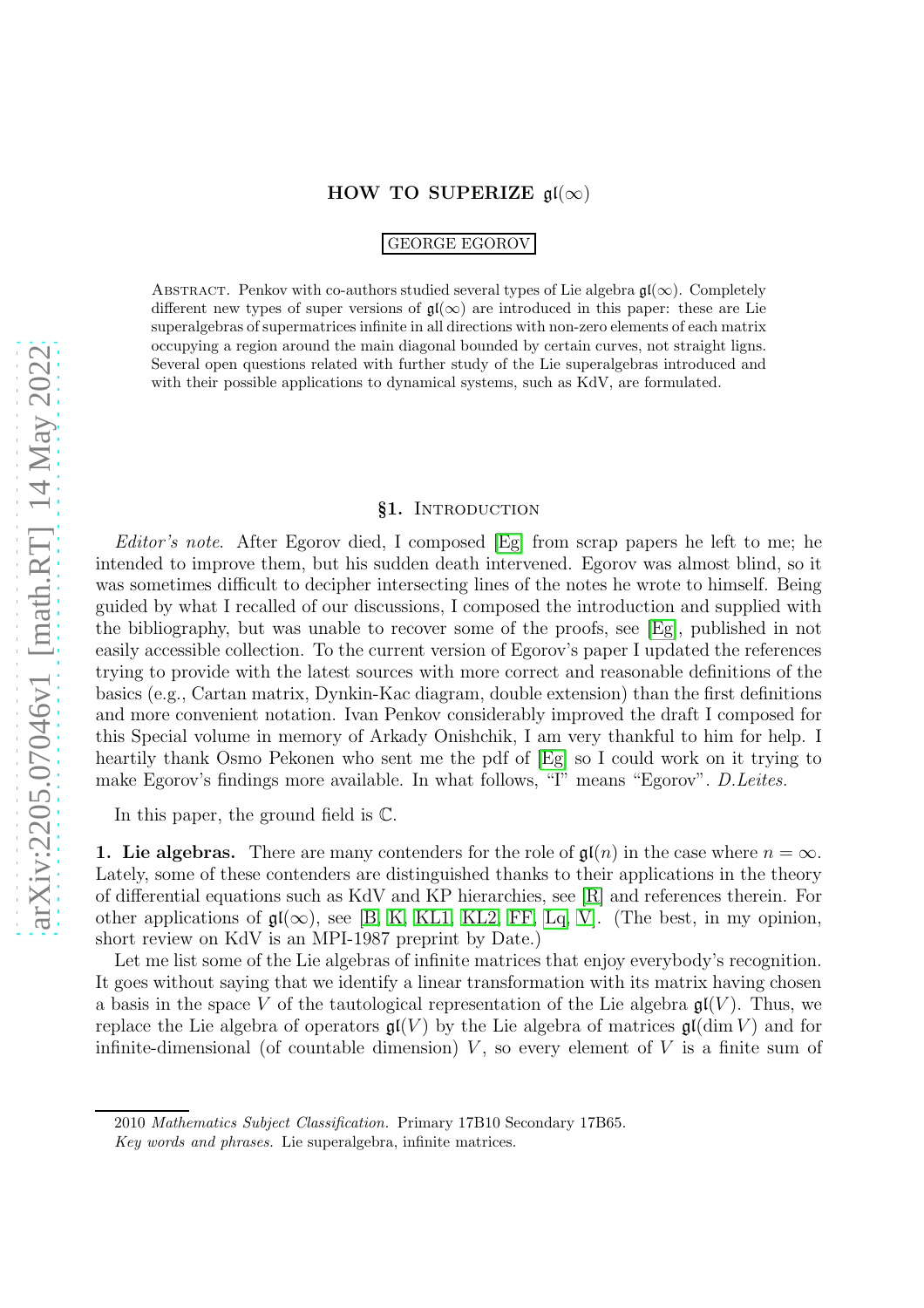basis elements, we get:

- $\mathfrak{gl}(\infty) = \{ X \mid X \text{ is a linear endomorphism of } \mathbb{C}^{\infty} = \mathbb{C}^{\mathbb{Z}} \}$ 
	- $=\{X \text{ is a matrix with finitely many non-zero entries in every column}\};$
- $\mathfrak{gl}_{c}(\infty)$  $=\{X\in\mathfrak{gl}(\infty)\mid\text{ nonzero entries of }X\text{ belong to a band }\}$
- which contains the main diagonal and whose boundaries are parallel to it};  $\mathfrak{gl}_f(\infty) = \{ X \in \mathfrak{gl}(\infty) \mid X \text{ has finitely many nonzero entries} \}.$

Each of these three Lie algebras of infinite both ways matrices has a subalgebra of matrices whose rows and columns are only labelled with positive integers. Denote the respective subalgebras by  $\mathfrak{gl}^+(\infty)$ ,  $\mathfrak{gl}^+_c(\infty)$ ,  $\mathfrak{gl}^+_f(\infty)$ .

Let us explain what is so natural about these algebras. For the definition of Lie (super)algebras with Cartan matrix and the corresponding Dynkin–Kac diagrams, see [\[CCLL\]](#page-13-5); for realizations of finite-dimensional Lie superalgebras, see [\[BGLLS\]](#page-13-6). Now, look at the Dynkin diagram of  $\mathfrak{gl}(n)$ ; more precisely, of  $\mathfrak{sl}(n)$  as  $n \longrightarrow \infty$ . There are two ways to tend  $n \to \infty$  and that is how these algebras are obtained: they are generated by countably many Chevalley generators subject to the relations governed by the Cartan matrix corresponding to one of the following infinite Dynkin diagrams:

$$
\bigcirc - \dots - \bigcirc \longrightarrow \bigcirc - \dots \qquad \text{(corresponds to } \mathfrak{gl}_f^+(\infty) \text{)}
$$
  

$$
\bigcirc - \dots - \bigcirc \longrightarrow \dots - \bigcirc - \dots \quad \text{(corresponds to } \mathfrak{gl}_f(\infty) \text{)}
$$

Observe that although seemingly different, the limit algebras are isomorphic, as Penkov proved by a simple argument: they are transformations of the space whose basis vectors are labelled by all or only positive integers; the isomorphism of the sets of labels establishes isomorphism  $\mathfrak{gl}_f^+(\infty) \simeq \mathfrak{gl}_f(\infty)$  which does not come from any analog of the Weyl group considered in what follows.

For applications, however, these algebras turn out to be too small and it is desirable to enlarge them so that the enlarged Lie algebra has a nontrivial central extension of degree 0. (This central extension is needed in "quantization", cf. [\[Lq,](#page-14-2) [LSh\]](#page-14-4).)

The above-defined intermediate Lie algebras  $\mathfrak{gl}_c(\infty)$  and  $\mathfrak{gl}_c^+(\infty)$  prove to be just fine, although no analog of Dynkin diagram corresponds to them. (We will show that they themselves have interesting enlargements. R. Bullough has reported that he found a need in an enlargement of the conventional  $\mathfrak{gl}_c(\infty)$ , see [\[BT\]](#page-13-7). Hopefully, the even parts of the Lie superalgebras introduced in this paper will satisfy these needs.) The central extension we have mentioned is given by the cocycle

$$
X, Y \mapsto \text{tr}(J[X, Y]) \quad \text{for} \quad X, Y \in \mathfrak{gl}_c(\infty)
$$

where  $J = diag(\ldots, 1, -1, \ldots)$  with the 1's occupying the slots with negative indices and the −1's occupying the slots with positive indices.

2. The Lie algebras studied by Penkov with co-authors. See [\[PS1,](#page-14-5) [PS2,](#page-14-6) [FPS,](#page-13-8) [PP1,](#page-14-7) [PP2,](#page-14-8) [PP3,](#page-14-9) [PP4,](#page-14-10) [IP,](#page-13-9) [IPW,](#page-13-10) [PSZ,](#page-14-11) [PZ,](#page-14-12) [ChP1,](#page-13-11) [ChP2,](#page-13-12) [HPS,](#page-13-13) [CouP,](#page-13-14) [GP,](#page-13-15) [Pe,](#page-14-13) [CP1,](#page-13-16) [CP2\]](#page-13-17) summarized in [\[HP\]](#page-13-18), and an amendment in [\[HZ\]](#page-13-19).

3. Bases of Lie superalgebras. As is known, some simple finite-dimensional Lie superalgebras g can have several bases (a.k.a. systems of simple roots) not isomorphic with respect to the Weyl group of  $\mathfrak{g}_{\overline{0}}$ . The simplest way to see the reason for this phenomenon is to consider  $\mathfrak{gl}(V)$  for a finite-dimensional superspace V.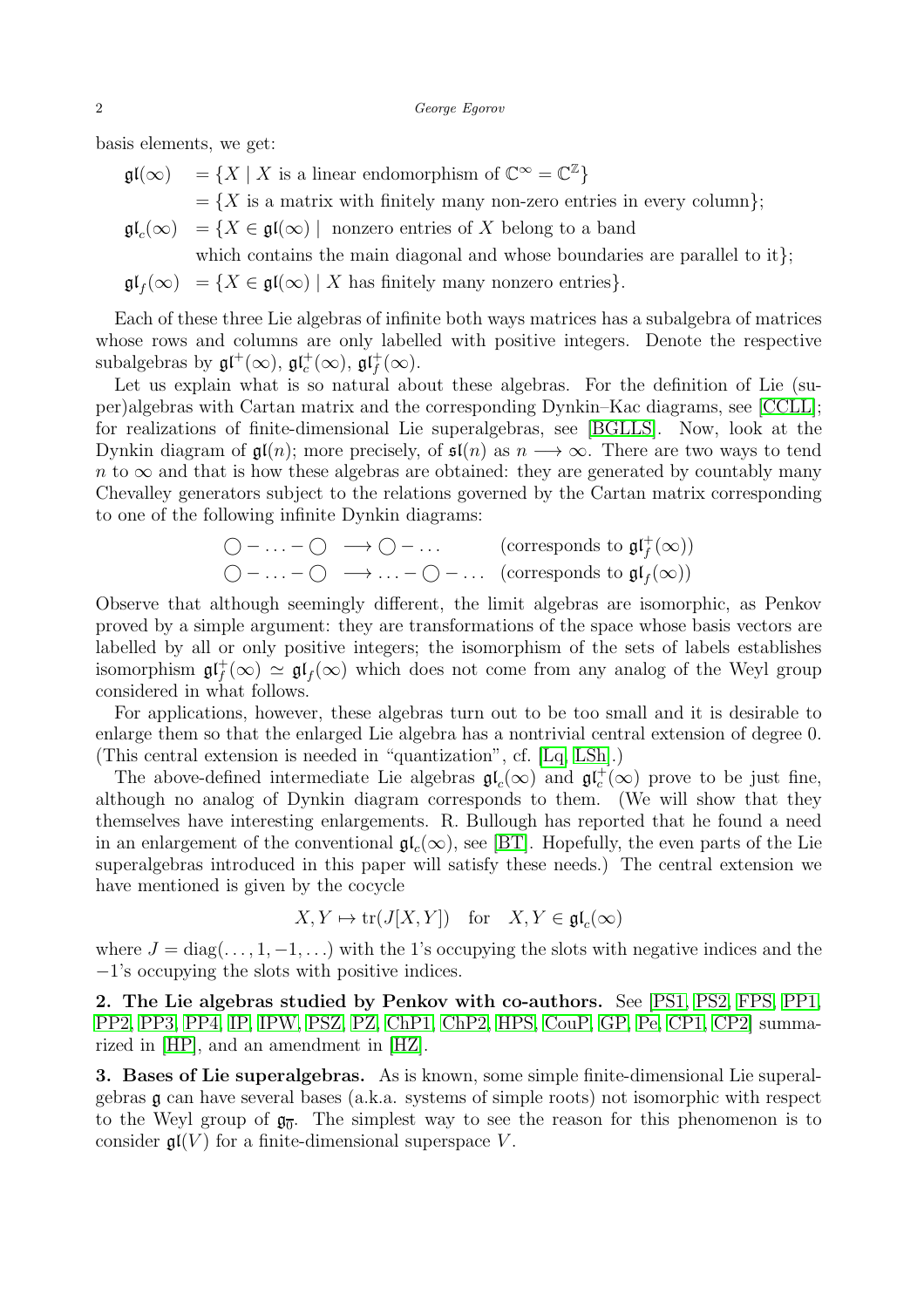The matrix expression of elements from  $\mathfrak{gl}(V)$  now depends not only on the basis of V (which is always supposed to consist of homogeneous elements) but also on the *parities* of the elements of the basis. The general linear Lie superalgebra of  $n \times n$  matrices is determined by a set of sdim  $V = (\dim V_0, \dim V_1)$  basis vectors and the set Par of their parities, of which there are dim  $V_{\bar{0}}$  even and dim  $V_{\bar{1}}$  odd ones, so that dim  $V_{\bar{0}} + \dim V_{\bar{1}} = n$ .

V. Serganova suggested several generalizations of the Weyl group all of which act by permutations of all the bases of a simple Lie algebra  $\mathfrak g$  (either finite-dimensional or a (twisted) loop one) with Cartan matrix [\[S1,](#page-14-14) [S2,](#page-14-15) [LSS\]](#page-14-16). Let us recall them.

## 4. Super Weyl groups.

4.1. The universal super Weyl group. For simplicity, consider the finite-dimensional case.

Let  $\mathfrak g$  be a simple Lie superalgebra,  $\mathfrak h$  its maximal torus,  $B$  a base (system of simple roots),  $\mathfrak{n}_B$  the nilpotent subalgebra generated by root vectors corresponding to B. A subalgebra of the form  $\mathfrak{b}_B := n_B \oplus \mathfrak{h}$  is called a *Borel subalgebra*. Observe that  $\mathfrak{b}_B$  is not the maximal nilpotent Lie superalgebra, see [\[Shch\]](#page-14-17); Penkov showed that in the study of irreducible gmodules the non-maximal subalgebra  $\mathfrak{b}_B$  is more convenient than the maximal one.

Let  $L(\lambda, B)$  be the finite-dimensional irreducible g-module with  $\mathfrak{b}_B$ -highest weight  $\lambda$ ; let  $\Lambda = \Lambda_B$  be the set of  $\mathfrak{b}_B$ -highest weights of all the finite-dimensional irreducible g-modules and  $\Gamma_{\lambda}$  the set of weights of  $L(\lambda, B)$ .

For any  $\alpha \in R$  and  $\gamma \in \Gamma_\lambda$ , denote by  $S_\alpha(\gamma)$  the  $\alpha$ -string through  $\gamma$ , i.e., the set

$$
\gamma - q\alpha, \ldots, \gamma - \alpha, \gamma, \gamma + \alpha, \ldots, \gamma + p\alpha
$$

such that  $\gamma - (q+1)\alpha$ ,  $\gamma + (p+1)\alpha \notin \Gamma_{\lambda}$ . The number  $l_{\alpha} = p+q-1$  is called the *length* of the  $\alpha$ -string.

Set  $r_{\alpha}(\gamma) = \gamma + (p - q)\alpha$ . Since the weight  $r_{\alpha}(\gamma)$  is defined for any  $\gamma \in \Gamma_{\lambda}$ , there exists a map  $r_{\alpha} : \Gamma_{\lambda} \mapsto \Gamma_{\lambda}$ . This map will be called the *reflection in*  $\alpha$ .

Let  $F_R$  be the free group with generators  $f_\alpha$  for every  $\alpha \in R$ . Then, for any  $\lambda \in \Lambda$ , there is defined an  $F_R$ -action on  $\Gamma_\lambda$  by the formula  $f_\alpha(\gamma) := r_\alpha(\gamma)$ .

Let  $I_{\lambda,R}$  be the normal subgroup of  $F_R$  singled out by the formula

$$
I_{\lambda,R} = \{ f \in F_R \mid f(\gamma) = \gamma \text{ for all } \gamma \in \Gamma_{\lambda} \}.
$$

The group  $U W_R = F_R/I_R$ , where  $I_R = \bigcap_{\lambda \in \Lambda} I_{\lambda,R}$ , will be called the *universal super Weyl group* or just the univesal Weyl group of the root system R (or of g and then we denote  $UW_R$  by  $UW_{\mathfrak{q}}$ ).

Denote by  $r_{\alpha}$  the image of  $f_{\alpha}$  under the natural projection. By construction,  $UW_{\mathfrak{g}}$  acts on  $\Gamma_{\lambda}$  for any  $\lambda \in \Lambda$ , in particular, it acts on R.

# **4.1a.** Lemma. a)  $r_{\alpha}^2 = 1$ .

- b)  $r_{-\alpha} = r_{\alpha}$ .
- c) The Weyl group  $W_{\mathfrak{g}_{\overline{0}}}$  of the Lie algebra  $\mathfrak{g}_{\overline{0}}$  is naturally embedded into  $UW_{\mathfrak{g}}$ .
- d) Let  $w \in W_{\mathfrak{g}_{\overline{0}}}$ . Then,  $r_{w(\alpha)} = wr_{\alpha}w^{-1}$ .

*Proof.* The properties a) and b) directly follow from the definition of the  $r_{\alpha}$ , the property c) is obvious.

Since  $r_{\alpha}$  is a linear transformation of  $\mathfrak{h}^*$  and maps  $\Gamma_{\lambda}$  into itself, then

$$
S_{w(\alpha)}(w(\gamma)) = w(S_{\alpha}(\gamma))
$$
 for any  $w \in UW_{\mathfrak{g}}, \gamma \in \Gamma_{\lambda}$ 

implying d).  $\square$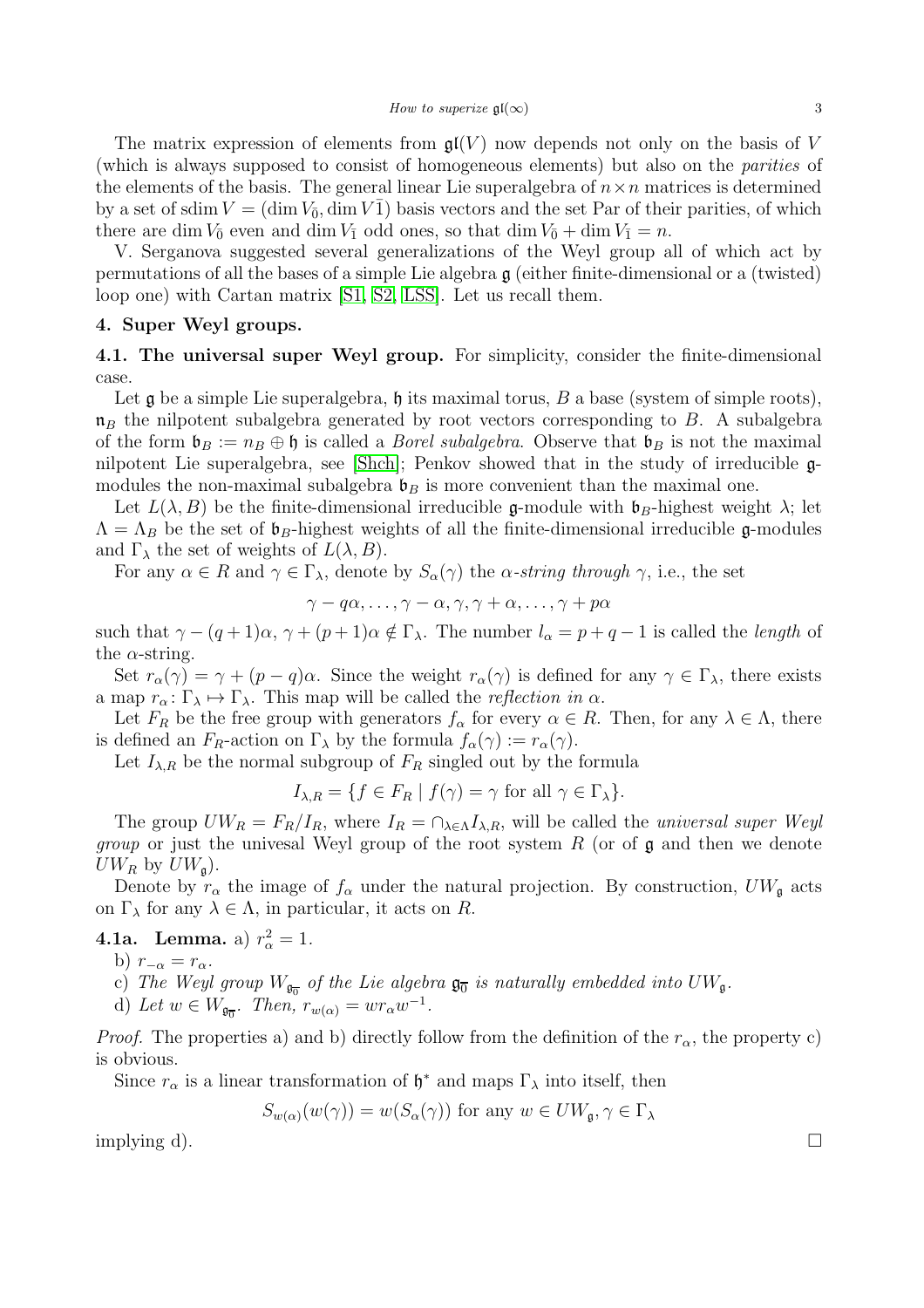#### 4 George Egorov

**4.1b.** Example. For  $\mathfrak{g} = \mathfrak{sl}(m|n)$ , select a base  $B = \{\alpha_1, \ldots, \alpha_{m+n-1}\}\)$  corresponding to the Dynkin diagram of the form

$$
\bigcirc--\cdots--\bigcirc--\otimes--\bigcirc--\cdots--\bigcirc
$$

By heading d) of Lemma we can take  $r_{\alpha_1}, \ldots, r_{\alpha_{m+n-1}}$  for the generators of  $U W_{\mathfrak{g}}$ .

4.1c. Proposition ([\[S2\]](#page-14-15)).  $U W_{\mathfrak{g}}$  *is a Coxeter group for*  $\mathfrak{g} = \mathfrak{sl}(m|n)$  *and*  $\mathfrak{g} = \mathfrak{osp}(2|2n)$ *with relations indicated in Table* 3.1*.*

4.1d. Conjecture. UW<sup>g</sup> *is a Coxeter group for any simple Lie superalgebra with Cartan matrix with relations indicated in Table* 3.1*.*

4.2. The linear Weyl group. Under the notations of the previous section, let A be the Cartan matrix (see [\[CCLL\]](#page-13-5)) and define the reflections  $r_{\alpha}$  by the formulas

$$
r_{\alpha_i}(\alpha_j) = \begin{cases}\n-\alpha_j & \text{for } i = j \\
\alpha_j - a_{ij}\alpha_i & \text{for } i \neq j \text{ and } A_{ii} = 2 \\
\alpha_j - 2A_{ij}\alpha_i & \text{for } i \neq j \text{ and } A_{ii} = 1 \\
\alpha_j + \alpha_i & \text{for } i \neq j \text{ and } A_{ii} = 0, \ A_{ji} \neq 0 \\
\alpha_j & \text{for } i \neq j \text{ and } A_{ii} = A_{ji} = 0\n\end{cases}
$$

Let  $LW_R$  be the group generated by such reflections when  $\alpha$  runs over simple roots of all bases of  $\mathfrak g$ . We will call  $LW_R$  the *linear Weyl group* of R (or of  $\mathfrak g$ ).

5. Formulation of the Problem. M. Saveliev was, probably, the firt to observe that in applications of Lie superalgebras to integrable dynamical systems, the base of a simple Lie superalgebra that consists of only odd elements plays a distinguished role, see [\[LSS\]](#page-14-16). In Table 6 of [\[LSS\]](#page-14-16), there are listed Lie superalgebras with which there are associated by a superization of a method by Drinfeld and Sokolov, also described in [\[LSS\]](#page-14-16), super versions of KdV and (with infinite diagrams) KP, see a pioneering paper [\[MR\]](#page-14-18) and later works [\[KL1,](#page-13-3) [KL2,](#page-14-1) [R\]](#page-14-0). Note that only a *method* to recover an equation from a superalgebra is written in [\[LSS\]](#page-14-16), the exceptional super KdVs themselves corresponding to exceptional diagrams from Table 6 of [\[LSS\]](#page-14-16) were never written explicitly.

Not every Lie superalgebra has such a basis. Serganova's result states that if the Lie superalgebra is finite-dimensional or loop one (perhaps, twisted, or is its double extension with Cartan matrix, see [\[BLS\]](#page-13-20)) it does not matter which base we start with as long as the superalgebra has a distinguished base since we can reach any of the bases from any given one with the help of any of Serganova's super Weyl groups.

Question: Is it true for  $\mathfrak{gl}_c(\infty|\infty)$  that there is just one class of bases with respect to an analogue of the Weyl group? Since only  $\mathfrak{gl}_{c}(\infty|\infty)$  was chosen so far ([\[R,](#page-14-0) [KL1,](#page-13-3) [KL2,](#page-14-1) [B\]](#page-13-1)) to study superized versions of KdV and KP, the answer is important for these interesting differential equations.

It turns out that the answer is "NO".

6. Formulation of the answer. In what follows, I will give a complete and explicit description of bases (systems of simple roots) for the so far conventional  $\mathfrak{gl}(\infty|\infty);$  namely,

the bases are indexed by the points of  $[a, b] \cup [c, d]$ , where  $0 < a \leq b < c \leq d < 1$ .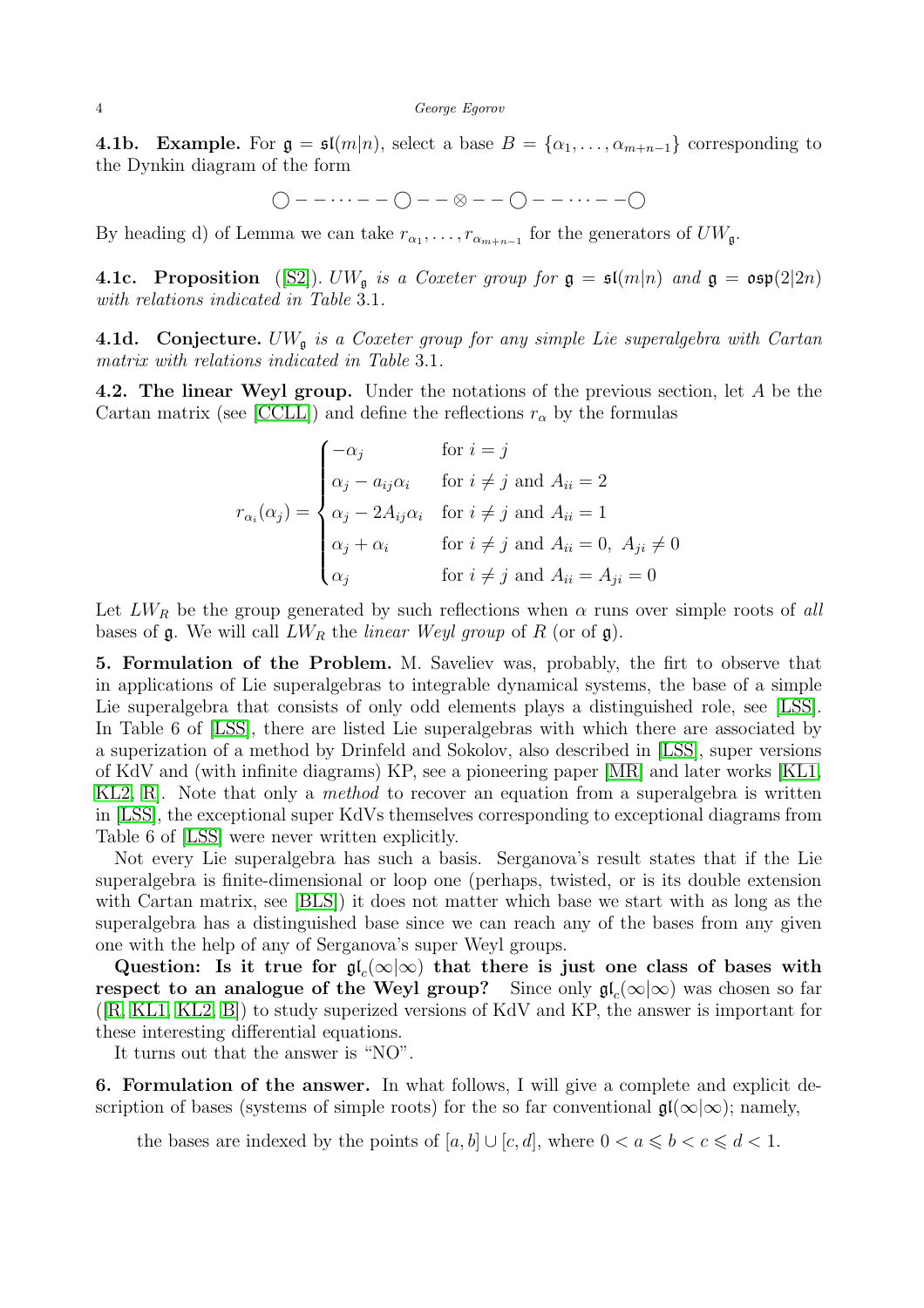I also define interesting enlargements of  $\mathfrak{gl}_c(\infty|\infty)$ . For the largest of these enlargments, there is just one class of bases *and* for all of these types of Lie superalgebras, there exists a nontrivial cocycle of degree 0 which defines a nontrivial central extension.

I will also describe analogues of the Weyl group for these enlarged  $\mathfrak{gl}(\infty) \infty$  's.

I also give a similar description for  $\mathfrak{gl}_c(p|\infty)$  and  $\mathfrak{gl}_c(\infty|q)$  with  $p, q < \infty$ .

In the last section, I describe various important subalgebras of  $\mathfrak{gl}_c(\infty|\infty)$ : its orthosymplectic, periplectic and queer versions; how to embed certain affine Kac-Moody (see [\[BLS\]](#page-13-20)) superalgebras into some of these Lie superalgebras of infinite matrices.

# §2. Examples of infinite matrix Lie superalgebras and their "Weyl groups"

In this section, we introduce several (super)spaces of infinite matrices. Let us start with the underlying spaces. Let Mat := { $a = (a_{i,j})_{i,j \in \mathbb{Z}}$ } designate the space of all infinite matrices. Set

$$
Mat_f := \{ x \in Mat \mid \operatorname{card}(\operatorname{Supp} x) < \infty \}, \text{ where}
$$
\n
$$
\operatorname{Supp}(a_{i,j}) := \{ (i,j) \in \mathbb{Z} \times \mathbb{Z} \mid a_{i,j} \neq 0 \}.
$$

In what follows, an arbitrary map  $p: \mathbb{Z} \longrightarrow \mathbb{Z}/2$  will be called a *parity function*. The following two parity functions are very important for us:

$$
p_{+}(x) = \begin{cases} \overline{1}, & \text{if } x \geq 0 \\ \overline{0}, & \text{otherwise.} \end{cases}
$$
  

$$
p_{\text{st}} = x \mod 2.
$$

On  $\text{Mat}_f$ , introduce a Lie superalgebra structure by defining the supermatrices with the help of a fixed parity function  $p$  and by setting

<span id="page-4-0"></span>
$$
[a,b]_{ij} = \sum_{k} (a_{ik}b_{kj} - (-1)^{(p(i)+p(k))(p(j)+p(k))}b_{ik}a_{kj});
$$
\n(1)

denote the obtained Lie superalgebra by  $\mathfrak{gl}_{p,f}$ . The Dynkin diagrams corresponding to  $p_+$ and  $p_{\rm st}$ , respectively, are:

$$
\cdots--\bigcirc-\cdots--\bigcirc-\cdots--\bigcirc--\cdots--\bigcirc-\cdots--\bigcirc-\cdots.
$$

and

$$
\cdots--\otimes--\cdots--\otimes--\cdots
$$

2.1. Several superized  $\mathfrak{gl}(\infty)$ s. We will consider the following four enlargements of  $\mathfrak{gl}_{p,f}$ with the bracket defined by the formula [\(1\)](#page-4-0):

$$
\mathfrak{gl}_{p,g} := \{(a_{ij})_{i,j \in \mathbb{Z}} \in \text{Mat} \mid \text{for any } i_0, j_0 \text{ there exists}
$$
  
some  $c = c(i_0, j_0) > 0$  such that  

$$
a_{ij} = a_{ji} = 0 \text{ for all } i, j \text{ such that } (i - i_0)(j_0 - j) > c\}
$$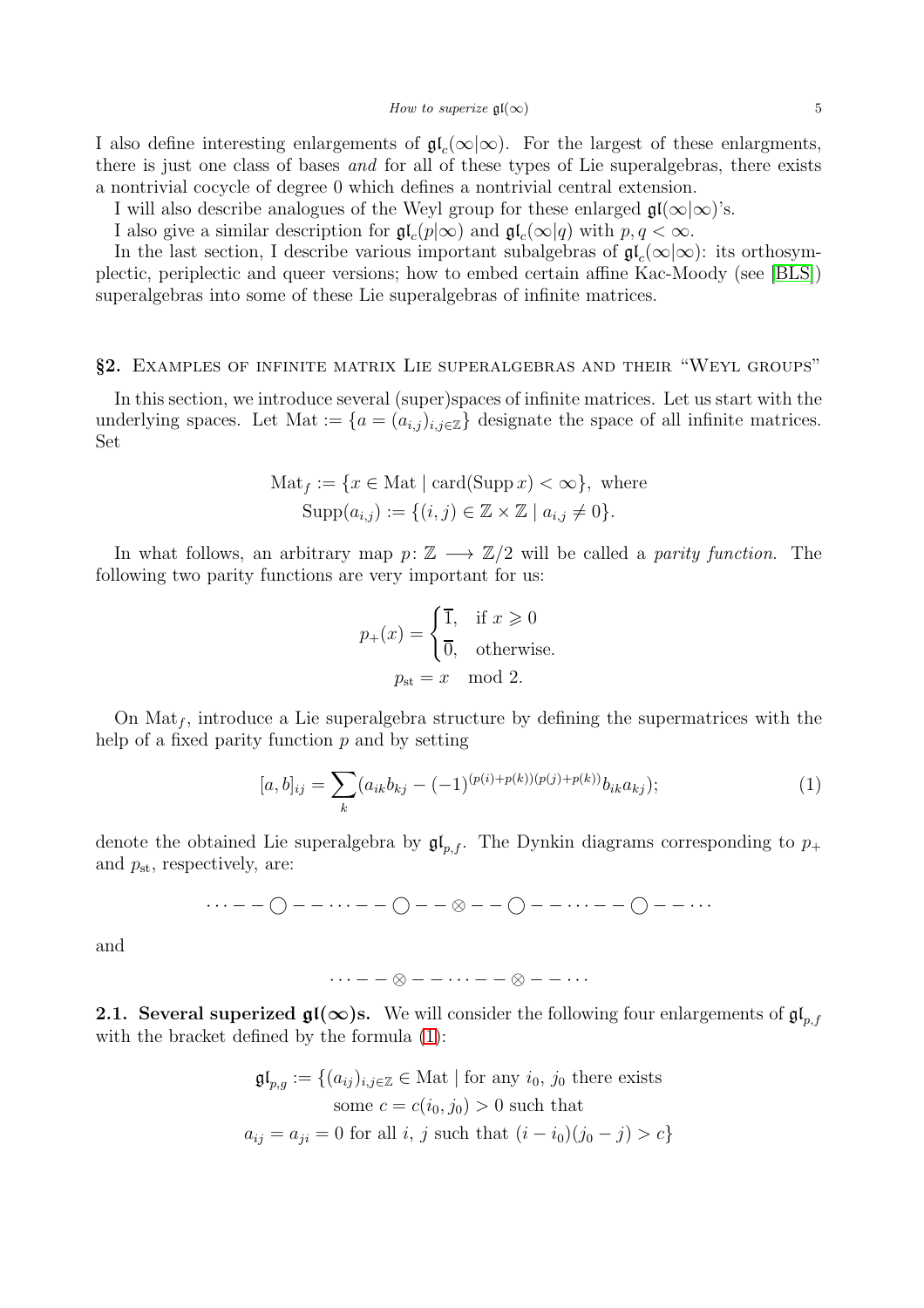It is an easy exercise for the reader to prove that there are finitely many entries in every row and every column as well as in the first and the third quadrants of every matrix in  $\mathfrak{gl}_{p,q}$ .

$$
\mathfrak{gl}_{p,l} := \{ a = (a_{ij})_{i,j \in \mathbb{Z}} \in \text{Mat} \mid \text{ for some } \lambda = \lambda(a) > 0 \text{ the matrix } a \text{ satisfies}
$$
\n
$$
\lim_{\substack{(i,j) \in \text{Supp } a \\ |i| \to \infty}} \frac{|i-j|^\lambda}{|i+j|} = \lim_{\substack{(i,j) \in \text{Supp } a \\ |j| \to \infty}} \frac{|i-j|^\lambda}{|i+j|} = 0) \};
$$
\n
$$
\mathfrak{gl}_{p,o} := \{ a = (a_{ij})_{i,j \in \mathbb{Z}} \in \text{Mat} \mid \lim_{\substack{(i,j) \in \text{Supp } a \\ |i| \to \infty}} \frac{|i-j|^\lambda}{|i+j|} = \lim_{\substack{(i,j) \in \text{Supp } a \\ |j| \to \infty}} \frac{|i-j|^\lambda}{|i+j|} = 0
$$
\n
$$
\text{for all } \lambda > 0 \};
$$
\n
$$
\mathfrak{gl}_{p,c} := \{ a = (a_{ij})_{i,j \in \mathbb{Z}} \in \text{Mat} \mid a_{ij} = 0 \text{ for all } i, j \text{ such that}
$$
\n
$$
|i-j| > c \text{ for some constant } c = c(a) \}.
$$

**2.1.1.** Proposition.  $\mathfrak{gl}_{p,*}$ , where  $* = g, l, o, c$ , are Lie superalgebras, i.e., for any  $a, b \in \mathfrak{gl}_{p,*}$ *we have*  $[a, b] \in \mathfrak{gl}_{p,*}.$ 

*Proof.* Every row and column of any  $(a_{ij})_{i,j\in\mathbb{Z}} \in \mathfrak{gl}_{p,q}$  is finite, so the bracket is well defined. Let  $c = [a, b]$ , where  $a, b \in \mathfrak{gl}_{p,*}$ ; we have to find Supp c, having given Supp a and Supp b. We have to prove that the supercommutator does not lead out of  $\mathfrak{gl}_{n,q}$ .

If  $(i, j) \in \text{Supp } c$ , then  $(i, k), (k, j) \in \text{Supp } a \cup \text{Supp } b$  for some  $k \in \mathbb{Z}$ . For any  $i_0$  and  $j_0$ , there exist  $c_1$  and  $c_2$  such that  $(i - i_0)(j_0 - k) < c_1$  and  $(k - i_0)(j_0 - j) < c_2$ . The details are left to the reader.  $\Box$ 

**2.1.2.** Lemma. 1) The superalgebra  $\mathfrak{gl}_{p,g}$  has a unique nontrivial central extension  $\mathfrak{gl}_{p,g}$ *given by the cocycle:*

$$
a, b \longrightarrow \operatorname{str}([a, b]J)z,
$$

*where*  $J \in$  Mat *is such that*  $J_{ik} = \delta_{ik}$  sign(*i*).

2) The restrictions of this cocycle to  $\mathfrak{gl}_{p,l}$ ,  $\mathfrak{gl}_{p,c}$  and  $\mathfrak{gl}_{p,o}$  are nontrivial.

We will denote the central extensions corresponding to heading 2 of Lemma by  $\mathfrak{gl}_{p,l}$ ,  $\mathfrak{gl}_{p,c}$ and  $\mathfrak{gl}_{p,o}$ , respectively.

**2.2. Weyl groups for**  $\mathfrak{gl}_{p,g}$  **and its subalgebras.** Let  $p_1$  and  $p_2$  be two different parity functions. What are the conditions for these two functions to determine isomorphic Lie superalgebras of type  $\mathfrak{gl}_{p,c}$  (resp.  $\mathfrak{gl}_{p,o}$ ,  $\mathfrak{gl}_{p,l}$  and  $\mathfrak{gl}_{p,g}$ )? To answer this question we need the following infinite permutations groups that will serve as analogues of the Weyl group of  $\mathfrak{gl}(n)$ .

**2.3. Convention.** In what follows we will only consider isomorphisms of these superalgebras which transfer their common Lie subsuperalgebra of finite matrices  $\text{Mat}_f$  into itself.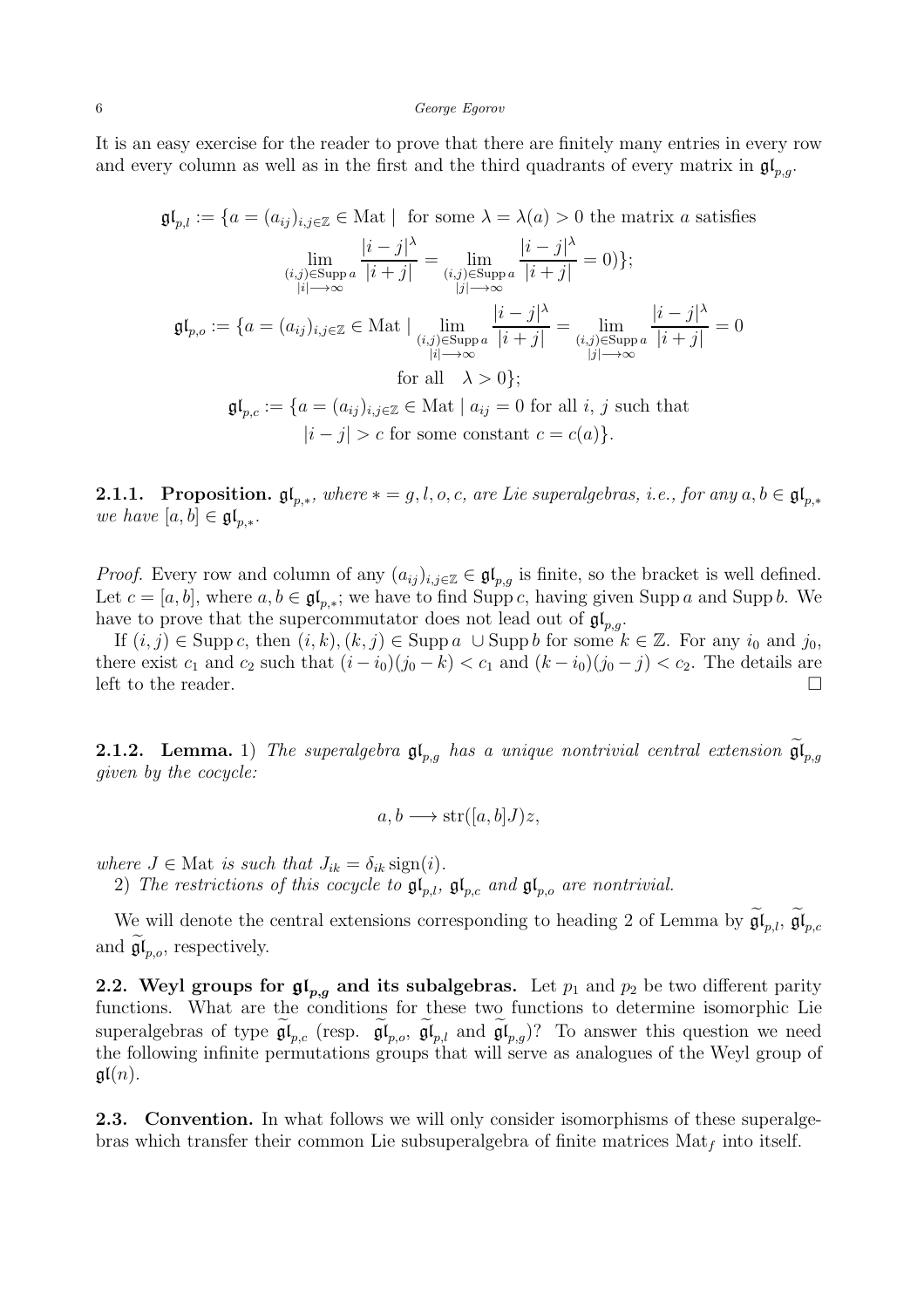Let  $S_{\mathbb{Z}}$  be the group of all permutations of  $\mathbb{Z}$ , i.e., the group of all one-to-one maps  $\sigma : \mathbb{Z} \longrightarrow \mathbb{Z}$ . We define the groups

$$
S_g := \{ \sigma \in S_{\mathbb{Z}} \mid \text{ for some } c_{\sigma} > 0 \text{ we have } \frac{\sigma(i)}{i} > 0
$$
  
for all  $i$  such that:  $|i| > c_{\sigma} \};$   

$$
S_l := \{ \sigma \in S_g \mid \lim_{|i| \to \infty} \frac{|\sigma(i) - i|^{\lambda}}{|i|} = 0 \text{ for some } \lambda_{\sigma} = \lambda > 0 \};
$$
  

$$
S_m := \{ \sigma \in S_g \mid \limsup_{|i| \to \infty} \frac{|\sigma(i) - i|}{|i|} < \infty, \text{ and } \liminf_{|i| \to \infty} \frac{|\sigma(i) - i|}{|i|} > 0 \};
$$
  

$$
S_n := \{ \sigma \in S_{\mathbb{Z}} \mid \lim_{|i| \to \infty} \frac{|\sigma(i) - i|}{|i|} = 0 \};
$$
  

$$
S_o := \{ \sigma \in S_{\mathbb{Z}} \mid \lim_{|i| \to \infty} \frac{|\sigma(i) - i|^{\lambda}}{|i|} = 0 \text{ for all } \lambda > 0 \};
$$
  

$$
S_c := \{ \sigma \in S_{\mathbb{Z}} \mid |\sigma(i) - i| < c_{\sigma} \text{ for some } c_{\sigma} > 0 \text{ and } i \in \mathbb{Z} \}.
$$

It is clear that

$$
S_c \subseteq S_o \subseteq S_n \subseteq S_m \subseteq S_l \subseteq S_g \subseteq S_{\mathbb{Z}}.
$$

Define the action of  $S_{\mathbb{Z}}$  on parity functions by setting  $(\sigma p)(i) = p(\sigma(i))$ .

**2.4.** Proposition. Let p and p' be parity functions,  $\sigma \in S_g$  and  $p' = \sigma p$ . Let

$$
(J_{\phi})_{ij} := J_{\sigma^{-1}i, \sigma^{-1}j} - J_{ij}.
$$

*Then, the formulas*

$$
\phi_{\sigma}(z) = z, \phi_{\sigma}(a_{ij}) = (a_{\sigma(i), \sigma(j)} + \text{str}(J_{\phi}a)z,
$$

determine an isomorphism  $\phi_{\sigma} : \mathfrak{gl}_{p,g} \longrightarrow \mathfrak{gl}_{p',g}.$ 

 $If \sigma \in S^l$  (or  $S^o$ , or  $S^c$ ), then  $\phi_\sigma$  induces the isomorphism of  $\mathfrak{gl}_{p,l}$  and  $\mathfrak{gl}_{p',l}$  (of  $\mathfrak{gl}_{p,o}$  and  $\mathfrak{gl}_{p',o}, \text{ or } \mathfrak{gl}_{p,c} \text{ and } \mathfrak{gl}_{p',c}, \text{ respectively}.$ 

*Proof.* Let  $pr: \mathfrak{gl}_{p,g} \longrightarrow \mathfrak{gl}_{p,g}$  be the natural projection. Let us first prove that  $\phi_{\sigma}$  is an isomorphism. It is clear that

$$
pr\phi_{\sigma}pr([a,b]) = pr([\phi_{\sigma}(a), \phi_{\sigma}(b)]).
$$

Then,

$$
\phi_{\sigma}([a, b]) = \phi_{\sigma}(pr([a, b]) + \text{str}(pr([a, b])J)z)
$$
  
=  $pr\phi_{\sigma}pr([a, b]) + \text{str}(pr([a, b])J_{\sigma})z + \text{str}(pr([a, b])J)z$   
=  $pr([\phi_{\sigma}(a), \phi_{\sigma}(b)]) + \sum_{i=1}^{p(i)} [-1)^{p(i)}[a, b]_{ii}(J_{\sigma^{-1}i, \sigma^{-1}i} - J_{ii} + J_{ii})z$   
=  $[\phi_{\sigma}(a), \phi_{\sigma}(b)].$ 

Let  $*$  be c, o or l. We should prove that  $\phi_{\sigma}(a) \in \mathfrak{gl}_{p,*}$  for any  $a \in \mathfrak{gl}_{p,*}$  and  $\sigma \in S_*$ .

Let \* be c. Then,  $a_{ij} = 0$  for any i, j such that  $|i - j| > c_a$ . For any i, j such that  $|i - j| > c_a + 2c_\sigma$ , we have

$$
(\phi_{\sigma}a)_{ij} = a_{\sigma^{-1}(i),\sigma^{-1}(j)} = 0,
$$

because

$$
|\sigma^{-1}i - \sigma^{-1}j| \gg |i - j| - |\sigma^{-1}i - i| - |\sigma^{-1}j - j| > c_a.
$$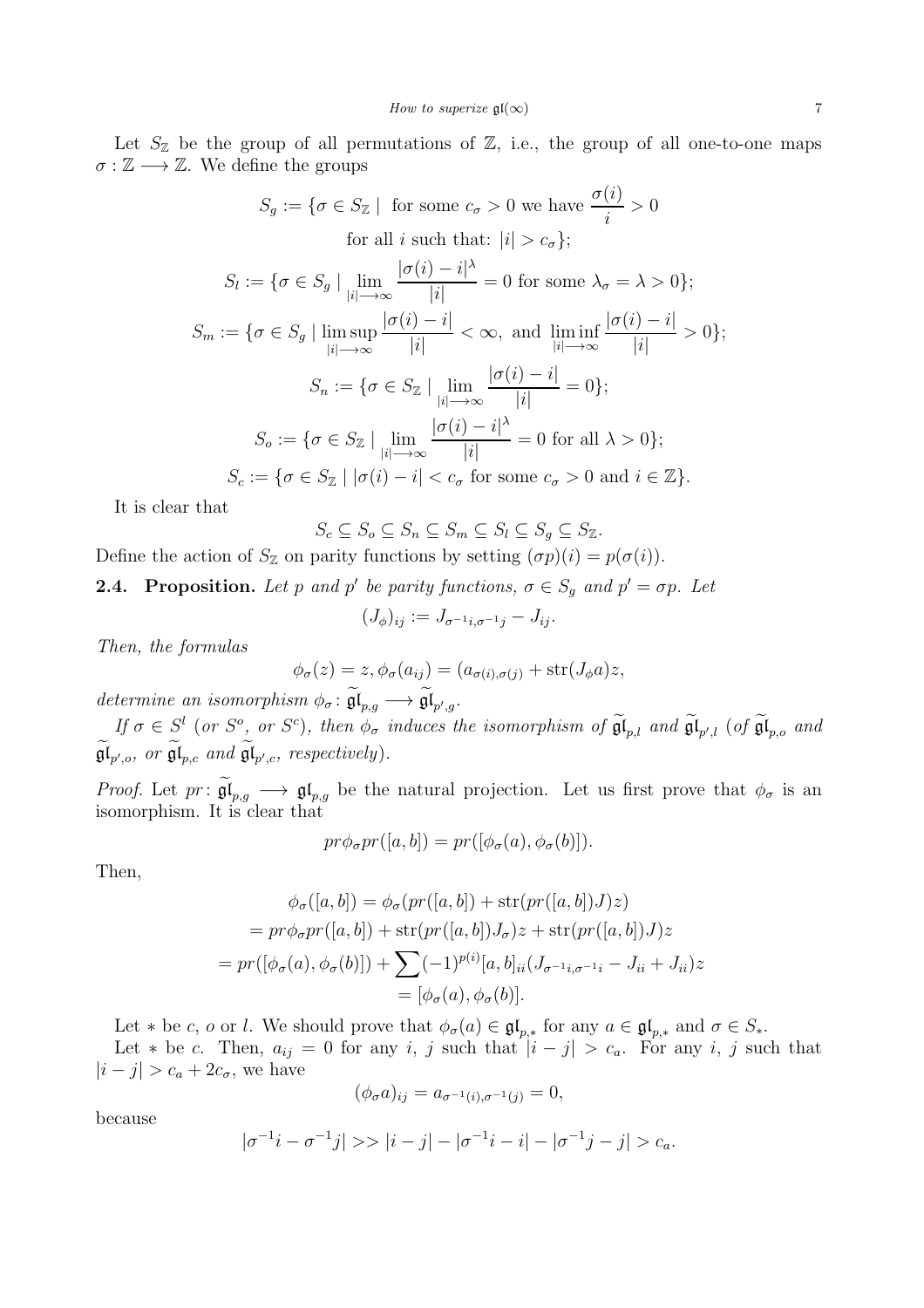Let  $*$  be  $o$ . Then,

$$
\lim_{\substack{i,j \to \infty \\ (i,j) \in \text{Supp } \phi_{\sigma}(a)}} \frac{|i-j|^{\lambda}}{|i+j|} = \lim_{\substack{i,j \to \infty \\ (i,j) \text{ Supp}(a)}} \frac{|\sigma^{-1}(i) - \sigma^{-1}(j)|^{\lambda}}{|\sigma^{-1}(i) + \sigma^{-1}(j)|} = 0
$$

by definition of  $S_o$ .

For  $* = l$ , the proof is quite similar.

### §3. Main Reduction

The following theorem shows that the isomorphism problem for Lie superalgebras  $\mathfrak{gl}_{p,g}$ ,  $\mathfrak{gl}_{p,l}$ ,  $\mathfrak{gl}_{p,o}$ ,  $\mathfrak{gl}_{p,c}$  can be reduced to the equivalence problem for the parity functions on Z with respect to permutations groups  $S_g$ ,  $S_l$ ,  $S_o$  and  $S_c$ , respectively.

**3.1. Theorem.** Let  $\tau \in S_{\mathbb{Z}}$  be given by the formula  $\tau(i) = -i - 1$ . The Lie superalgebras  $\mathfrak{gl}_{p_1,g}$  and  $\mathfrak{gl}_{p_2,g}$   $(\mathfrak{gl}_{p_1,l}$  and  $\mathfrak{gl}_{p_2,l}$ ,  $\mathfrak{gl}_{p_1,o}$  and  $\mathfrak{gl}_{p_2,o}$ ,  $\mathfrak{gl}_{p_1,c}$  and  $\mathfrak{gl}_{p_2,c}$ ) are isomorphic if and only *if there exists*  $\sigma \in S_g$  (*resp.*  $S_l$ ,  $S_o$ ,  $S_c$ ) such that  $p_2 = \sigma(p_1)$  (*respectively*  $p_2 = \tau \sigma(p_1)$ ).

<span id="page-7-1"></span>First, let us prove the following lemma.

**3.1.1.** Lemma. *If*  $\sigma \in S_q$  *and for any*  $i, j \in \mathbb{Z}$  *we have* 

$$
|\sigma(i) - \sigma(j)| < c|i - j|
$$
 and  $|\sigma^{-1}(i) - \sigma^{-1}(j)| < c|i - j|$ ,

*then there exists* C *such that*  $|\sigma(i) - i| < C$  *for any*  $i \in \mathbb{Z}$ *.* 

*Proof.* We will find such a constant C for  $i \geq 0$  and apply the same arguments to  $i < 0$ .

Let  $C_0 = 1 + \max_{i \leq 0} \sigma(i)$ . The maximum exists because the definition of  $S_g$  implies that  $\sigma(i) < 0$  for almost all  $i < 0$ .

Consider the permutation  $\sigma'(i) = \sigma(i) - C_0$ . Since  $\sigma'(i) < 0$  for  $i \leq 0$ , we see that for any  $k \in \mathbb{N}$ , there exist i, j such that  $j > k > i$  and such that  $0 < \sigma'(j) \leq k$ ,  $\sigma'(i) \leq k$ . Then, if  $\sigma'(k) > k$ , there exist m, n such that

$$
m < k < n, \quad \sigma'(m) < k, \quad \sigma'(n) \leq k, \quad \sigma'(m+1) \geq k, \quad \sigma'(n+1) \geq k.
$$

Since

$$
\sigma'(a) - \sigma'(b) = \sigma(a) - \sigma(b) \quad \text{and} \quad |\sigma(i+1) - \sigma(i)| < c,
$$

we get

$$
|\sigma'(m+1) - \sigma'(m)| < c
$$
,  $|\sigma'(n-1) - \sigma'(n)| < c$ .

Thus,

$$
|\sigma'(m) - k| < c, \quad |\sigma'(n) - k| < c,
$$

and therefore

$$
|\sigma'(m) - \sigma'(n)| < 2c \quad \text{and } |m - n| < 2c^2
$$

Since  $m > k > n$ , then  $|m - k| < 2c^2$  and  $|\sigma'(m) - \sigma'(k)| < 2c^3$ .

Finally,

$$
|\sigma(k) - k| < |\sigma'(k) - k| + C_0 \le
$$
  

$$
|\sigma'(m) - k| + |\sigma'(m) - \sigma'(k)| < C_1 = 2c^3 + c + C_0.
$$
 (2)

<span id="page-7-0"></span>.

If  $\sigma'(k) < k < \sigma(k)$ , the inequality [\(2\)](#page-7-0) still holds because  $\sigma(i) - \sigma'(i) = C_0$ . If  $0 < \sigma(k) < k$ , then we can obtain a similar inequality for  $\sigma^{-1}$ :

$$
|k - \sigma(k)| = |\sigma^{-1}(\sigma(k)) - \sigma(k)| < C_2.
$$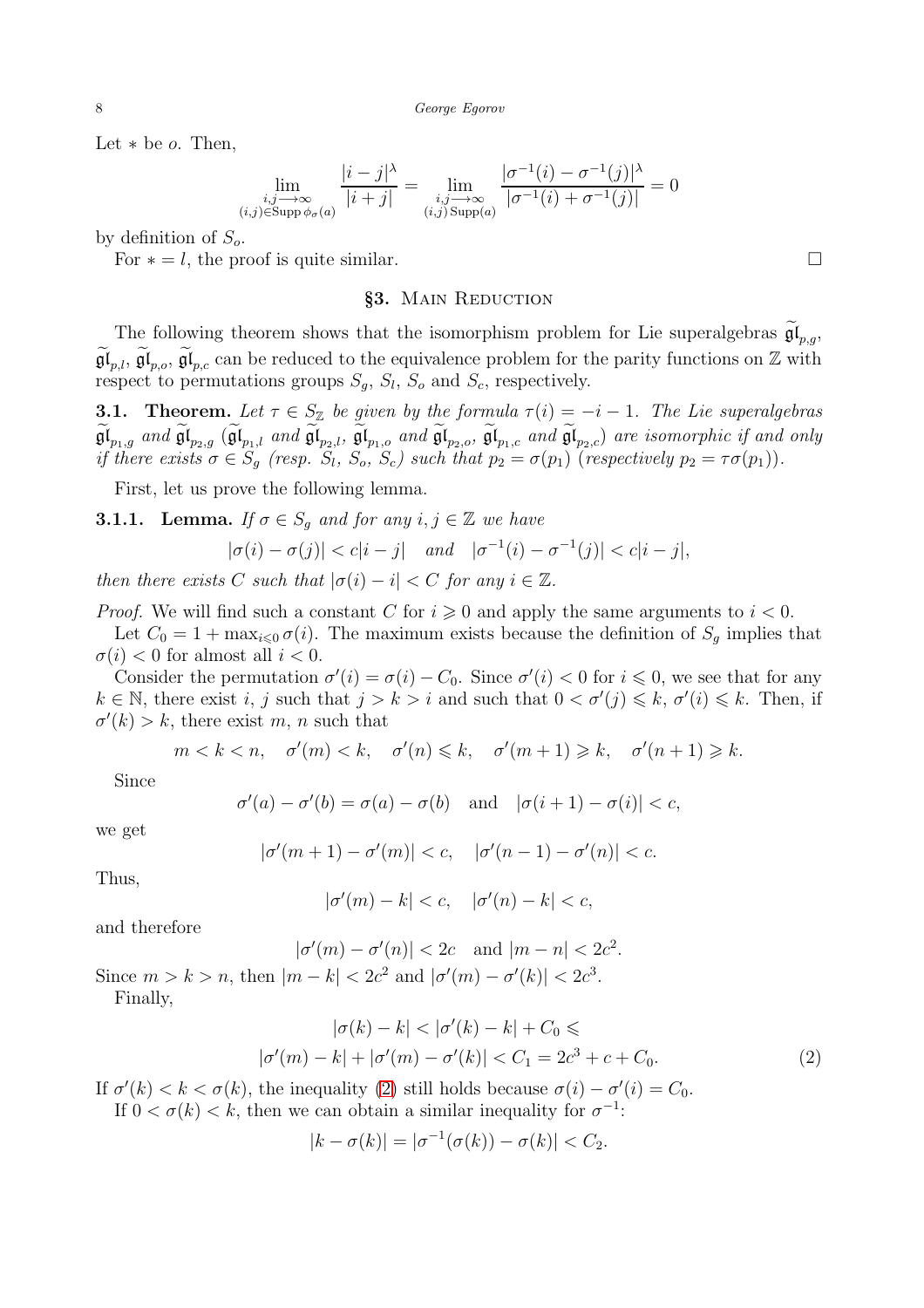Since the estimate is done for all  $i \in \mathbb{N}$  but a finite set, we have:

card 
$$
B < \infty
$$
, where  $B = \{i \mid i \in \mathbb{N}, \sigma(i) \notin \mathbb{N}\}.$ 

Finally, set

$$
C := \max\{C_1, C_2, \max_{i \in B} |\sigma(i) - i|\}. \quad \Box
$$

<span id="page-8-0"></span>**3.1.2.** Lemma. Let  $\phi: \mathfrak{gl}_{p,*} \longrightarrow \mathfrak{gl}_{p',*}$  be an isomorphism. Then, there exist  $\gamma \in \text{Aut } \mathfrak{gl}_{p',*}$ *and*  $\sigma \in S_{\mathbb{Z}}$  *such that*  $\gamma \phi = \phi_{\sigma}$ *.* 

*Proof.* Let  $(e_{ij})$  be an elementary matrix; H and H' the diagonal subalgebras in  $\mathfrak{gl}_{p,*}$  and  $\mathfrak{gl}_{p',*}$ , respectively;

 $L_r := \{(a_{ij})_{i,j\in\mathbb{Z}} \in \text{Mat}_f \text{ such that } a_{ij} = 0 \text{ if } |i| > r \text{ or } |j| > r\}.$ 

(Clearly,  $L_r$  is a subsuperalgebra.)

For any  $k \in \mathbb{N}$ , there exists  $m \in \mathbb{N}$  such that  $\phi(L_k) \subseteq L_m$ , because  $\phi(\mathfrak{gl}_{p,f}) \subseteq \mathfrak{gl}_{p',f}$ . It is possible to show that there exists  $X_k \in L_m$  such that  $1 + X_k$  is invertible and

 $\mathrm{Ad}_{1+X_k} \phi(e_{ii}) = e_{\sigma(i),\sigma(i)}$  for some function  $\sigma: [-k,k] \longrightarrow \mathbb{Z}$ .

When  $X_k$  is constructed, we can choose  $X_{k+1}$  so that  $\text{Ad}_{1+X_{k+1}}(e_{\sigma(i),\sigma(i)}) = e_{\sigma(i),\sigma(i)}$  for  $|i| < k$ . Then, we can set  $\gamma := \prod_{k=1}^{\infty} \text{Ad}_{1+X_k}$  and take the corresponding  $\sigma \in S_{\mathbb{Z}}$ . It is easy to prove that  $\gamma$  is extendable to an automorphism of  $\mathfrak{gl}_{p',*}$  and satisfies Lemma's conditions.  $\Box$ 

*Proof of Theorem.* By Lemma [3.1.2](#page-8-0) we can only consider the isomorphism  $\phi_{\sigma}$  for some  $\sigma \in S_{\mathbb{Z}}$ . Moreover,  $\sigma \in S_g$  because  $\phi_{\sigma}(\mathfrak{gl}_{p,c}) \subseteq \mathfrak{gl}_{p',g}$ .

We have to prove that if  $\phi_{\sigma}(\mathfrak{gl}_{p,*}) \subseteq \mathfrak{gl}_{p',*}$ , then  $\sigma \in S_*$ . For  $* = o$ , this follows from Lemma [3.1.1.](#page-7-1) For the other classes, it is not difficult to suitably adjust the formulation of Lemma [3.1.1.](#page-7-1)  $\square$ 

#### §4. Description of equivalence classes of parity functions

For an arbitrary parity function p and  $-\infty \leq a < b \leq +\infty$ , set:

$$
Odd(p; a, b) := card\{i \in \mathbb{Z} \mid a \leq i \leq b, p(i) = 1\},
$$
  
\n
$$
Even(p; a, b) := card\{i \in \mathbb{Z} \mid a \leq i \leq b, p(i) = 0\},
$$
  
\n
$$
d(p; a, b) = d(p, b, a) := \frac{Odd(p; a, b)}{(b - a)}.
$$

We will call a parity function p *finite* if

$$
\mathrm{Odd}(p;-\infty,+\infty)<\infty\quad\text{or}\quad\mathrm{Even}(p;-\infty,+\infty)<\infty.
$$

It is clear that both  $Odd(p; -\infty, +\infty)$  and  $Even(p; -\infty, +\infty)$  are invariant under any of the permutation groups defined above. On the other hand, two finite parity functions  $p, p'$  are  $S_c$ -equivalent if and only if

$$
Odd(p; -\infty, +\infty) = Odd(p'; -\infty, +\infty)
$$

and

$$
Even(p; -\infty, +\infty) = Even(p'; -\infty, +\infty).
$$

We will denote the superalgebras corresponding to a finite parity function  $p$  by:

 $\mathfrak{gl}_{p,*}(m|\infty)$ , where  $m = \text{card}(\text{Even}(p; -\infty, \infty))$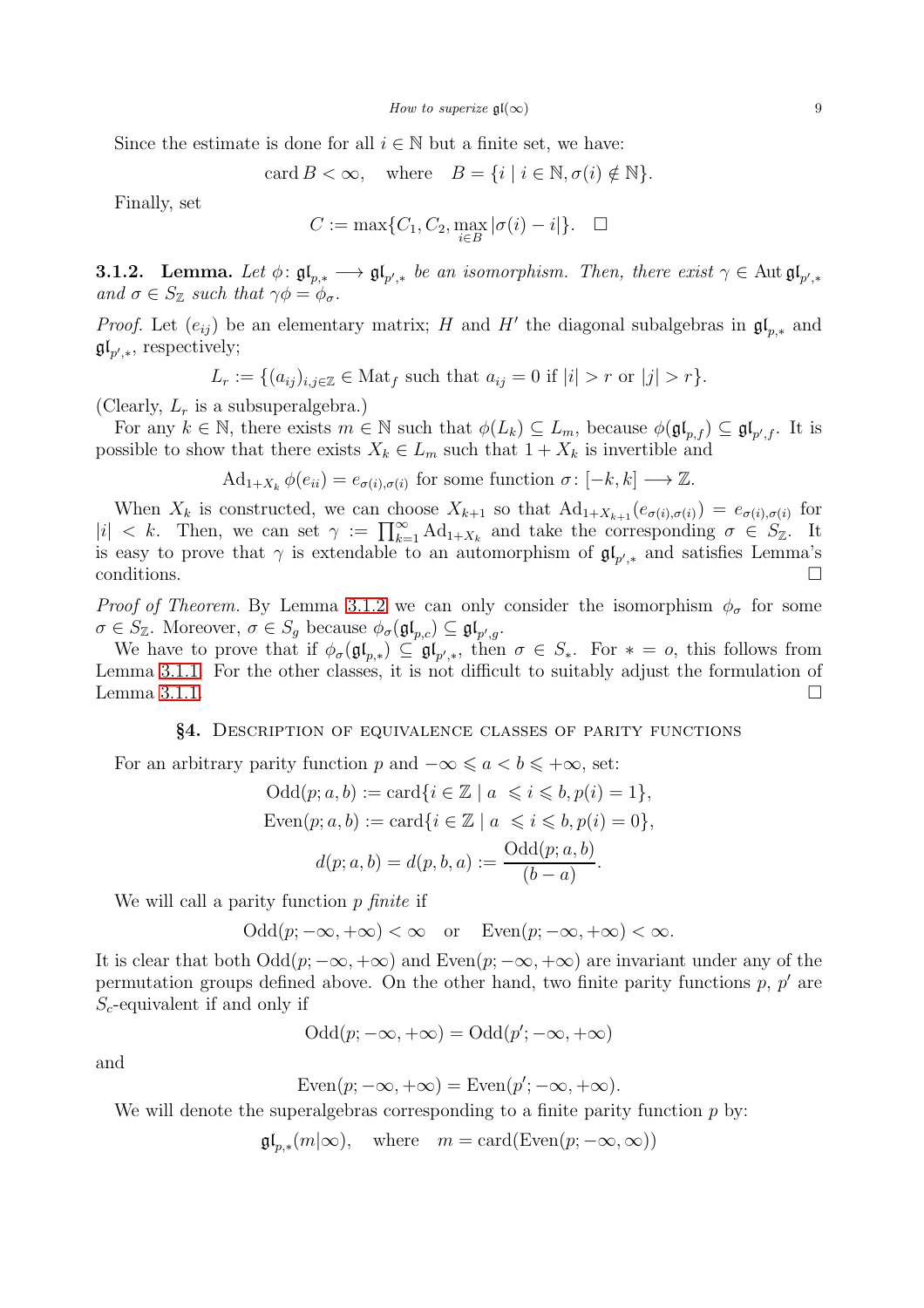or by

$$
\mathfrak{gl}_{p,*}(\infty|n), \quad \text{where} \quad n = \text{card}(\text{Odd}(p; -\infty, \infty)).
$$

4.1. Proposition. *For any finite parity function* p, the cardinalities  $Odd(p; -\infty, +\infty)$  and  $Even(p; -\infty, +\infty)$  *constitute the complete system of invariants with respect to*  $S_c$ ,  $S_o$ ,  $S_l$ , and  $S_a$ .

*Proof.* It is obvious that both the cardinalities are  $S_{\mathbb{Z}}$ -invariant. Therefore, we have to show that there exists a belonging to  $S_c$  isomorphism between two such parity functions. So take a one-to-one map

$$
\sigma\colon\begin{cases} \mathbb{Z}_{p'}^+\longrightarrow\mathbb{Z}_{p'}^-=\mathbb{Z}_p^+\\\mathbb{Z}_p^-\longrightarrow\mathbb{Z}_p^+=\mathbb{Z}_{p'}^- \end{cases}
$$

arbitrary on two finite sets, where  $p \neq p'$  and such that  $\sigma(x) = x$  if  $p(x) = p'(x)$ .

Non-finite parity functions are subdivided into five  $S_g$ -invariant classes according to how many infinite values (0 to 4) there are among

Odd $(p; -\infty, 0)$ , Even $(p; -\infty, 0)$ , Odd $(p; 0, +\infty)$  and Even $(p; 0, +\infty)$ .

Denote by Inf the set of parity functions for which all the four values are infinite.

4.2. Continuous invariants of certain parity functions. Let  $\{a_i\}_{i\in\mathbb{Z}}$ ,  $\{b_i\}_{i\in\mathbb{Z}}$  be two arbitrary series such that

<span id="page-9-0"></span>
$$
\lim_{i \to \infty} a_i = \lim_{i \to \infty} b_i = \pm \infty, \quad \lim_{i \to \infty} (a_i - b_i) = \infty.
$$
\n(3)

We will say that  $\alpha$  is a *left* (*right*) *density point* for p if there is a – (respectively, +) sign in eq. [\(3\)](#page-9-0) and  $\alpha$  is a limit point of the  $d_i = d(p; a_i, b_i)$ . We will call the set of all left (right) density points for all such series the *left* (*right*) *density spectrum* and denote it by  $D_l(p)$  and  $D_r(p)$ , respectively.

# **4.2.1. Proposition.** Both  $D_l$  and  $D_r$  are subsequents of [0,1].

*Proof.* This follows from the fact that these two sets are closed and convex.

Let d be a limit point of  $D_r$ , i.e.,  $\lim_{i\to\infty} d_i = d$  for some  $d_i \in D_r$ . For each  $d_i$ , select

$$
\{(a_{ij}, b_{ij}) \mid \lim_{j \to \infty} d(p, a_{ij}, b_{ij}) = d_i\}
$$

as in definition of  $D_r$ . Then, d is a density point for the set  $\{a_{ii}, b_{ii}\}_{i\in\mathbb{Z}}$ .

Let  $d, d' \in D_r$  and  $\{(a_i, b_i)\}_{i \in \mathbb{Z}}$ ,  $\{(a'_i, b'_i)\}_{i \in \mathbb{Z}}$  be some series converging to them, respectively. Then, for any  $\alpha$  such that  $0 < a < 1$ , we can select  $(a'', b'')$  such that  $a_i < a'' < a'$  and  $b_i < b'' < b'$ . . The contract of the contract of the contract of the contract of the contract of  $\Box$ 

**4.2.2.** Theorem. 1) The sets  $D_l$  and  $D_r$  are  $S_c$ - and  $S_o$ -invariant; i.e., if  $D_l = [\alpha^l, \beta^l]$ ,  $D_r = [\alpha^r, \beta^r]$  and parity functions p and p' are  $S_o$ -equivalent, then  $\alpha_p^l = \alpha_{p'}^l$ ,  $\alpha_p^r = \alpha_{p'}^r$ ,  $\beta_p^l = \beta_{p'}^l$ ,  $\beta_p^r = \beta_{p'}^r$ .

2) If  $0 < \alpha^l = \beta^l < 1$  and  $0 < \alpha^r = \beta^r < 1$  for both p and p', then these two functions are Sm*-equivalent if and only if they have the same density spectrum.*

3) If  $0 < \alpha^l \leq \beta^l < 1$  and  $0 < \alpha^r \leq \beta^r < 1$  for both p and p', then these two functions are Sm*-equivalent.*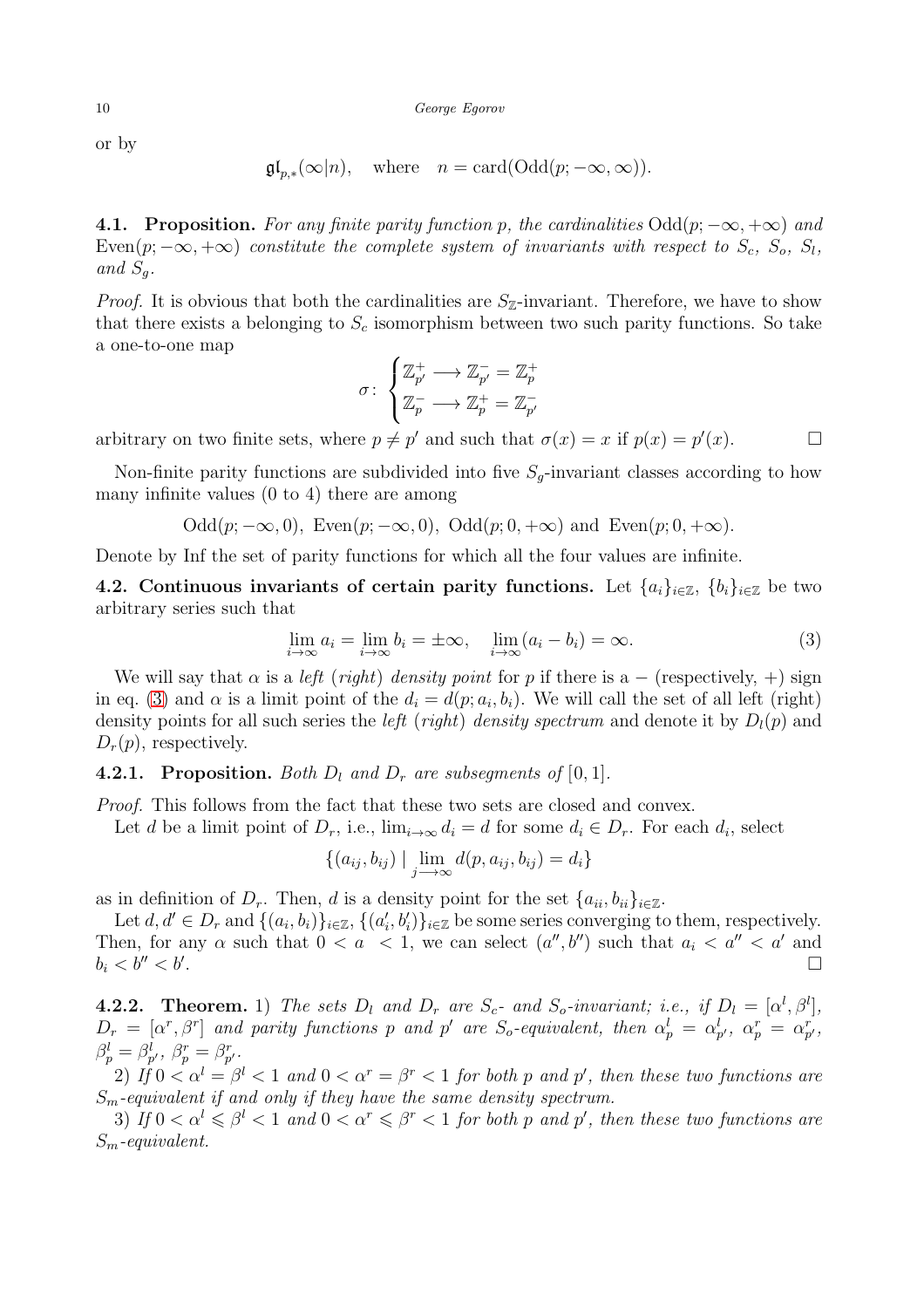4) *Any two non-finite parity functions that belong to the same invariance class are* Sg*equivalent.*

*Proof.* First, let us examine the case of  $S_q$ . Let us fix some invariance class of non-finite parity functions, say Inf. For any parity function  $p \in \text{Inf}$ , we can define  $\sigma_p : \mathbb{Z} \longrightarrow \mathbb{Z}$  by the following formulas:

$$
\sigma_p(x) := \begin{cases} 2(1 - p(x)) \operatorname{Even}(p; 1, x) + p(x)(2 \operatorname{Odd}(p; 0, x) - 1) & \text{for } x \geq 0, \\ -2(1 - p(x)) (\operatorname{Even}(p; x, 0) - 1) - p(x))(2 \operatorname{Odd}(p; x, -1) - 1) & \text{for } x < 0. \end{cases}
$$

**4.2.3. Lemma.** For some  $\sigma_p \in S_q$ , we have  $\sigma_p(p) = p_{st}$ .

*Proof.* Observe that

$$
\sigma_p(-\infty, 0) = \begin{cases}\n(-\infty, 0) & \text{if } p(0) = 0, \\
(-\infty, 0) & \text{if } p(0) = 1,\n\end{cases}
$$

and  $\sigma_p(0,\infty) = (0,\infty)$ .

The function  $p_{st}$  is therefore  $S_q$ -equivalent to any other parity function from Inf. So any two parity functions  $p, p' \in \text{Inf}$  are  $S_g$ -equivalent:  $p' = \sigma_{p'}^{-1}$  $_{p'}^{-1} \sigma_p(p)$ .

It is easy to see that four parity functions, which are equal to  $p_{st}$  either on  $(-\infty, 0)$  or on  $(0, +\infty)$  and are constant elsewhere, are representatives of the four other classes. The required isomorphisms are obtained in a similar way.

**4.2.4.** Now, let us consider the smallest of our permutation groups,  $S_c$ . The main reason to investigate it is that for  $p \equiv 0$ , the Lie algebra  $\mathfrak{gl}_{p,c}$  has various nice properties, studied in [\[V\]](#page-14-3), and our  $\mathfrak{gl}_{p,c}$  for p not identically equal to zero is its straightforward generalization.

For  $\sigma \in S_c$ , we have  $|\sigma(a) - a| \leq c_{\sigma}$ , and therefore we obviously have

$$
|d(\sigma(p); a, b) - d(p; a, b)| \leq \frac{2c_{\sigma}}{|a - b|}
$$
 for any p.

Thus, for any two series  $a_i$ ,  $b_i$  such that  $|a_i - b_i| \to \infty$  as  $i \to \infty$ , all density limit points are  $\sigma$ -invariant.

There exist continuous  $S_c$ -invariants other than just upper/lower left/right density limits, which describe the behavior of the density (for example, logarithmic density) in more detail, as well as involve other  $S_c$ -invariant characteristics (for example, lim sup ln Odd(p;  $-x, x$ )). The proof holds not only for  $S_c$ , but for  $S_a$  as well. Still, I can only guarantee that two parity functions are non- $S<sub>o</sub>$ -equivalent if some of these invariants differ.

One can hope to describe parity functions from Inf in terms of density spectrum only for non-finite functions with the property that for some  $c_p > 0$  there is no interval  $(a, b)$  of more than  $c_p$  units long on which p is constant. In other words, the density spectrum should be separated from 0 and 1. Let us call such parity functions *tight*.

A larger group,  $S_n$ , enables us to progress further. Namely, we have

4.2.5. Proposition. *If two parity functions have coinciding one-point left and right density* spectra and are tight, then they are  $S_n$ -equivalent.

*Proof* uses the construction of  $\sigma_p$  described above. Although neither  $\sigma_p$  nor  $\sigma_{p'}$  belong to  $S_n$ , if  $D_p^l = D_{p'}^l$  and  $D_p^r = D_{p'}^r$ , then  $\sigma_{p'}^{-1}$  $\overline{p'}_p^{-1} \sigma_p \in S_n.$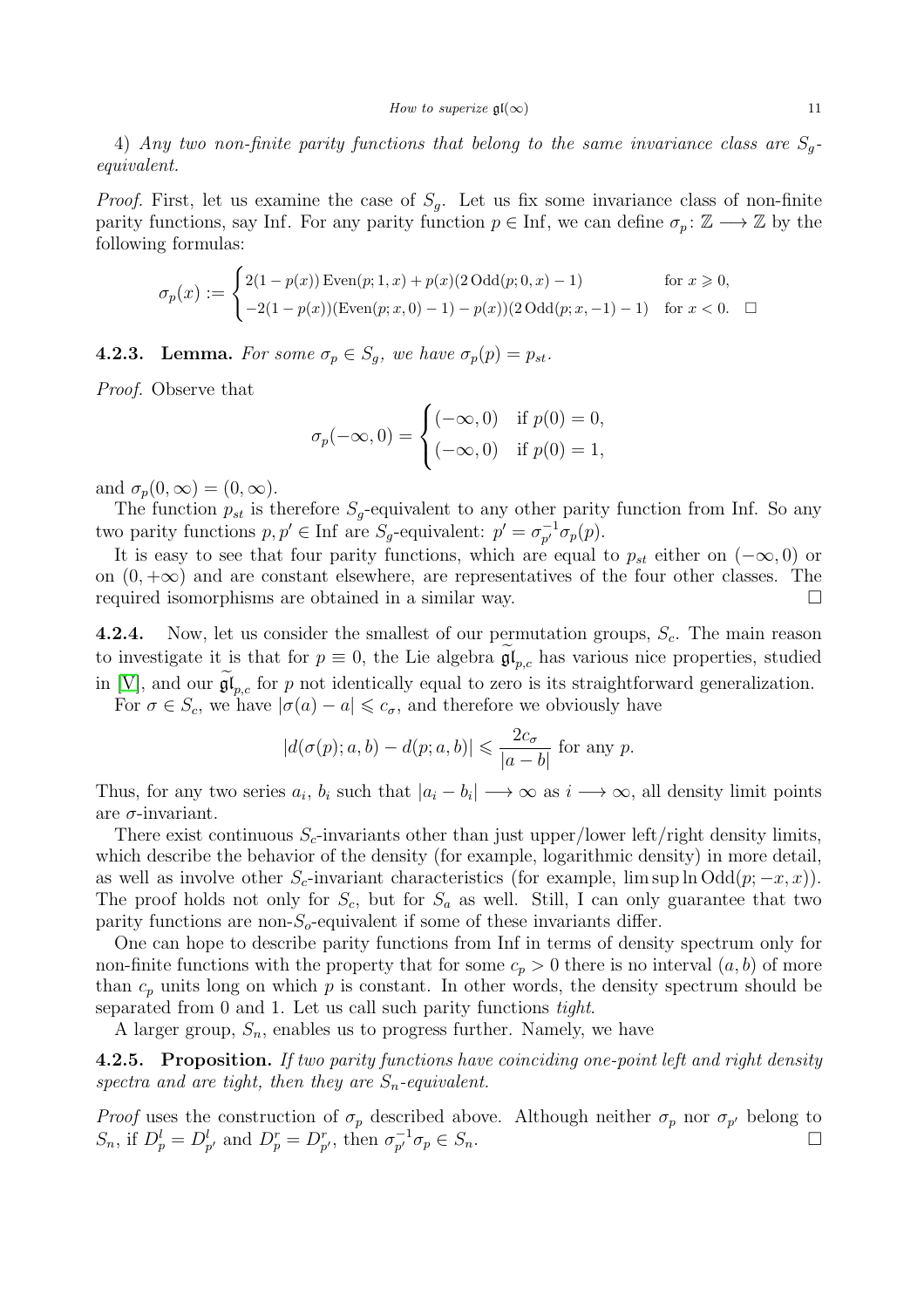## §5. Miscellanea

For complete list of simple (twisted) loop superalgebras see [\[S3\]](#page-14-19). The list of all their central extensions (not all of which are affine Kac-Moody superalgebras a.k.a. double extensions with Cartan matrix, see [\[BLS\]](#page-13-20)) is given in [\[FLS\]](#page-13-21). For the definition of Lie superalgebras with Cartan matrix, in particular, of affine Kac-Moody superalgebras, see [\[CCLL\]](#page-13-5).

5.1. Embeddings of affine Kac-Moody superalgebras into  $\mathfrak{gl}_{p,c}$ . Recall the definition of the double extension of the loop (super)algebra  $\mathfrak{g}^{\ell(1)}$  or of its twisted version  $\mathfrak{g}^{\ell(k)}$ , see [\[BLS\]](#page-13-20). Let p be a parity function such that  $p(i) = p(i + k)$  and set

$$
A^k := \{ (a_{ij})_{i,j \in \mathbb{Z}} \in \widetilde{\mathfrak{gl}}_{p,c} \mid a_{ij} = a_{i+k,j+k} \}.
$$

Let p be a parity function such that  $p(i) = p(i + k) + 1$ , and set

$$
B^k := \{ (a_{ij})_{i,j \in \mathbb{Z}} \in \widetilde{\mathfrak{gl}}_{p,c} \mid a_{ij} = a_{i+k,j+k} \}.
$$

**5.1.1.** Proposition. 1)  $A^k \cong \mathfrak{gl}(m|n)^{\ell(1)}$ , where  $m = \text{Even}(p; 1, k)$ ,  $n = \text{Odd}(p; 1, k)$ . 2)  $B^k \cong \mathfrak{q}(k)^{\ell(2)}$ .

**5.2.** Analogues of classical subalgebras for  $\mathfrak{gl}_{p,*}$ . Provided the parity function meets the requirements in curly brackets below, set

$$
B_{p,*} := \{ (a_{ij})_{i,j \in \mathbb{Z}} \in \widetilde{\mathfrak{gl}}_{p,*} \mid a_{ij} = -(-1)^{p(i)} a_{-j,-i} \text{ for } p(i) = p(-i), p(0) = 0 \}.
$$
  

$$
D_{p,*} := \{ (a_{ij})_{i,j \in \mathbb{Z}} \in \widetilde{\mathfrak{gl}}_{p,*} \mid a_{ij} = -(-1)^{p(i)} a_{1-j,1-i} \text{ for } p(i) = p(1-i) \}.
$$

$$
\mathfrak{q}_{p,*} := \{ a \in \widetilde{\mathfrak{gl}}_{p,*} \mid [a, P] = 0 \text{ for an odd matrix } P \text{ such that } P^2 = \lambda \mathbf{1} \}.
$$

The Dynkin diagrams corresponding to  $B_{p_{st,*}}$  are of the form:

$$
\bullet-\otimes-\cdots-\otimes-\cdots
$$

The Dynkin diagrams corresponding to  $D_{p_{st,*}}$  are of the form:

$$
\bigotimes_{\bigotimes}
$$

The Dynkin diagram corresponding to  $q_{p_{st,*}}$  is of the form (for a definition of the base described by a square circle, see [\[LSe2\]](#page-14-20):

$$
-\ldots-\Diamond-\ldots
$$

There is also the periplectic superalgebra without a Dynkin diagram:

$$
\mathfrak{pe}_{p,*} := \{ (a_{ij})_{i,j \in \mathbb{Z}} \in \widetilde{\mathfrak{gl}}_{p,*} \mid a_{ij} = -(-1)^{p(i)} a_{1-j,1-i} \text{ for } p(i) = p(1-i)+1 \}.
$$

Acknowledgements. I am thankful to D. Leites, who raised the problem, and to V. Serganova, who defined  $\mathfrak{gl}_{p,q}$ , for help.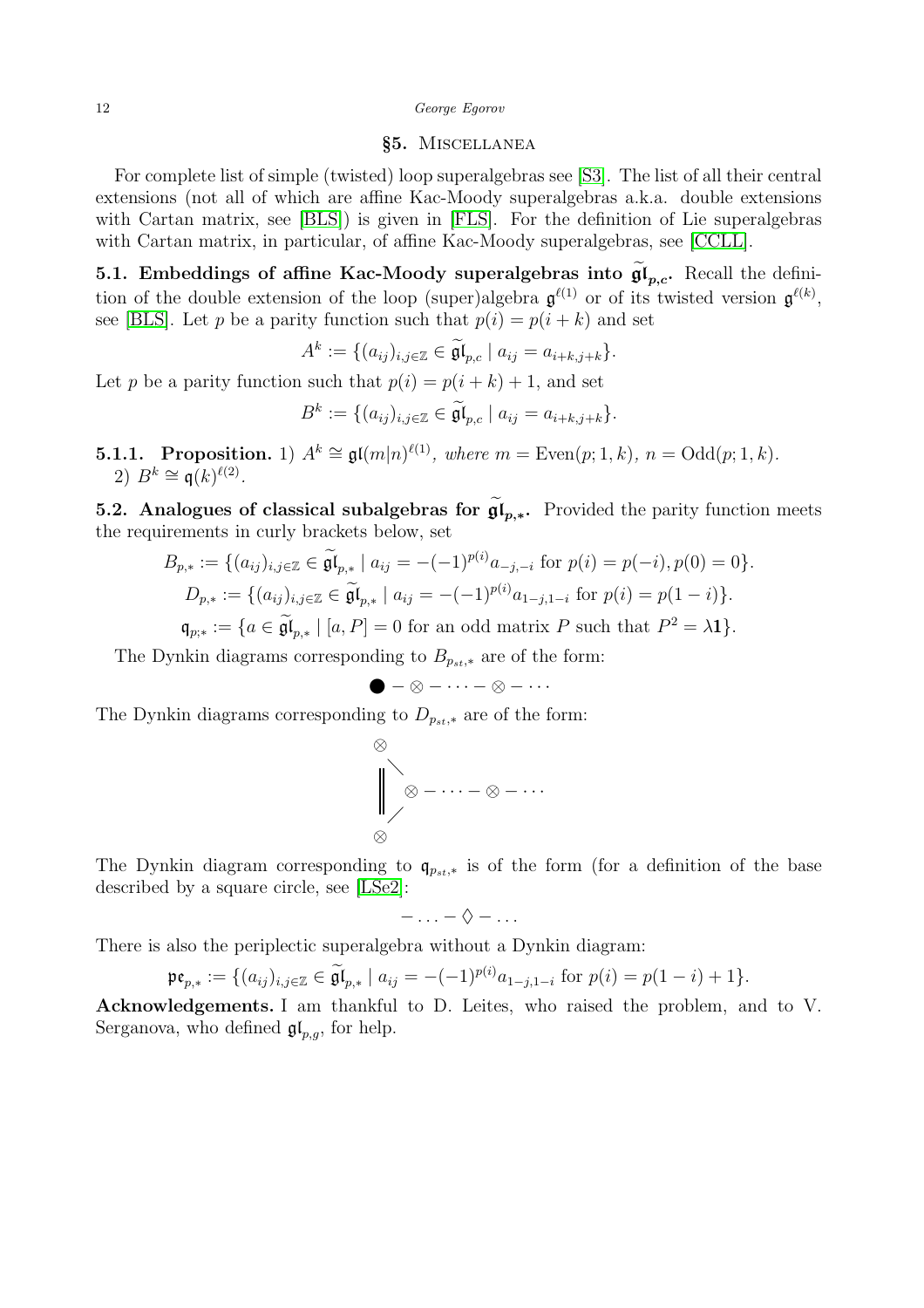# Table 2.1. Coxeter diagrams of universal super Weyl groups

|                     | $\mathfrak{sl}(m n)$<br>$\frak g$                                             |                                                            |                                                                                                                       |           | $\mathfrak{osp}(3 \overline{2})$<br>$\mathfrak{osp}(3 2n); n > 1$                                                                          |                                                                                                                                                                                                                                |  |                                                                  |                               |  |
|---------------------|-------------------------------------------------------------------------------|------------------------------------------------------------|-----------------------------------------------------------------------------------------------------------------------|-----------|--------------------------------------------------------------------------------------------------------------------------------------------|--------------------------------------------------------------------------------------------------------------------------------------------------------------------------------------------------------------------------------|--|------------------------------------------------------------------|-------------------------------|--|
|                     | $\infty$<br>$\infty$<br>$UW_{\mathfrak{g}}$<br>$-\otimes -$<br>$m-1$<br>$n-1$ |                                                            |                                                                                                                       |           | $\overset{\infty}{-}\otimes \overset{\infty}{-}\bigcirc$<br>$\infty$<br>$\infty$<br>$ \otimes$ $-$<br>$\bigcap$<br>$- \cdot \cdot \cdot -$ |                                                                                                                                                                                                                                |  |                                                                  |                               |  |
|                     |                                                                               | $\mathfrak{osp}(2m+1\overline{ 2)}, m>1$<br>$\mathfrak{g}$ |                                                                                                                       |           |                                                                                                                                            | $\boldsymbol{n}$<br>$\mathfrak{osp}(2 2n), n>1$<br>$\mathfrak{d}(\alpha)$<br>$\infty$<br>4<br>$\infty$                                                                                                                         |  |                                                                  |                               |  |
|                     |                                                                               | $UW_{\mathfrak{g}}$                                        | $-\otimes -\overline{\circ}$<br>$( \ )$<br>$\boldsymbol{m}$                                                           | $\otimes$ | $\frac{\infty}{\,}$<br>$\infty$                                                                                                            | $\otimes - \otimes -$                                                                                                                                                                                                          |  | $\, n$                                                           |                               |  |
| $\frak g$           |                                                                               |                                                            | $\mathfrak{osp}(2m+1 2n); m, n > 1$                                                                                   |           | $\overline{\mathfrak{osp}(4 2n)}, n>1$                                                                                                     |                                                                                                                                                                                                                                |  | $\mathfrak{osp}(2m 2), m > 2$                                    |                               |  |
| $UW_{\mathfrak{g}}$ |                                                                               | $\boldsymbol{m}$                                           | $-\infty$ $-\infty$<br>$\boldsymbol{n}$                                                                               |           | $\searrow$<br>$\infty$<br>$\otimes$<br>$\sqrt{\infty}$                                                                                     | $- \cdot \cdot \cdot$ $-$<br>$\boldsymbol{n}$                                                                                                                                                                                  |  | $m\!-\!2$                                                        | $-\otimes -\circlearrowright$ |  |
|                     | $\frak g$                                                                     |                                                            | $\overline{\mathfrak{osp}(2m 2n)}$ ; $m > 2, n > 1$                                                                   |           |                                                                                                                                            | $\mathfrak{ag}(2)$                                                                                                                                                                                                             |  | ab(3)                                                            |                               |  |
|                     | $UW_{\mathfrak{g}}$                                                           |                                                            | $\overset{\infty}{\mathop{-\otimes}} \overset{\infty}{\mathop{-\odot}} \mathop{-\cdots}\mathop{-}$<br>$m-2$<br>$\, n$ |           |                                                                                                                                            | $\bigcirc$ $\left. \begin{array}{c} 4 \\ -\bigcirc \end{array} \right $ $\bigcirc$ $\left. \begin{array}{c} \infty \\ \infty \end{array} \right $ $\bigcirc$ $\left. \begin{array}{c} \infty \\ -\bigcirc \end{array} \right $ |  | $\bigcirc^{\infty} \otimes \cdots \otimes \cdots \otimes \cdots$ |                               |  |

 $\bigcirc$ 

Notation: ⊗ stands for an odd reflection.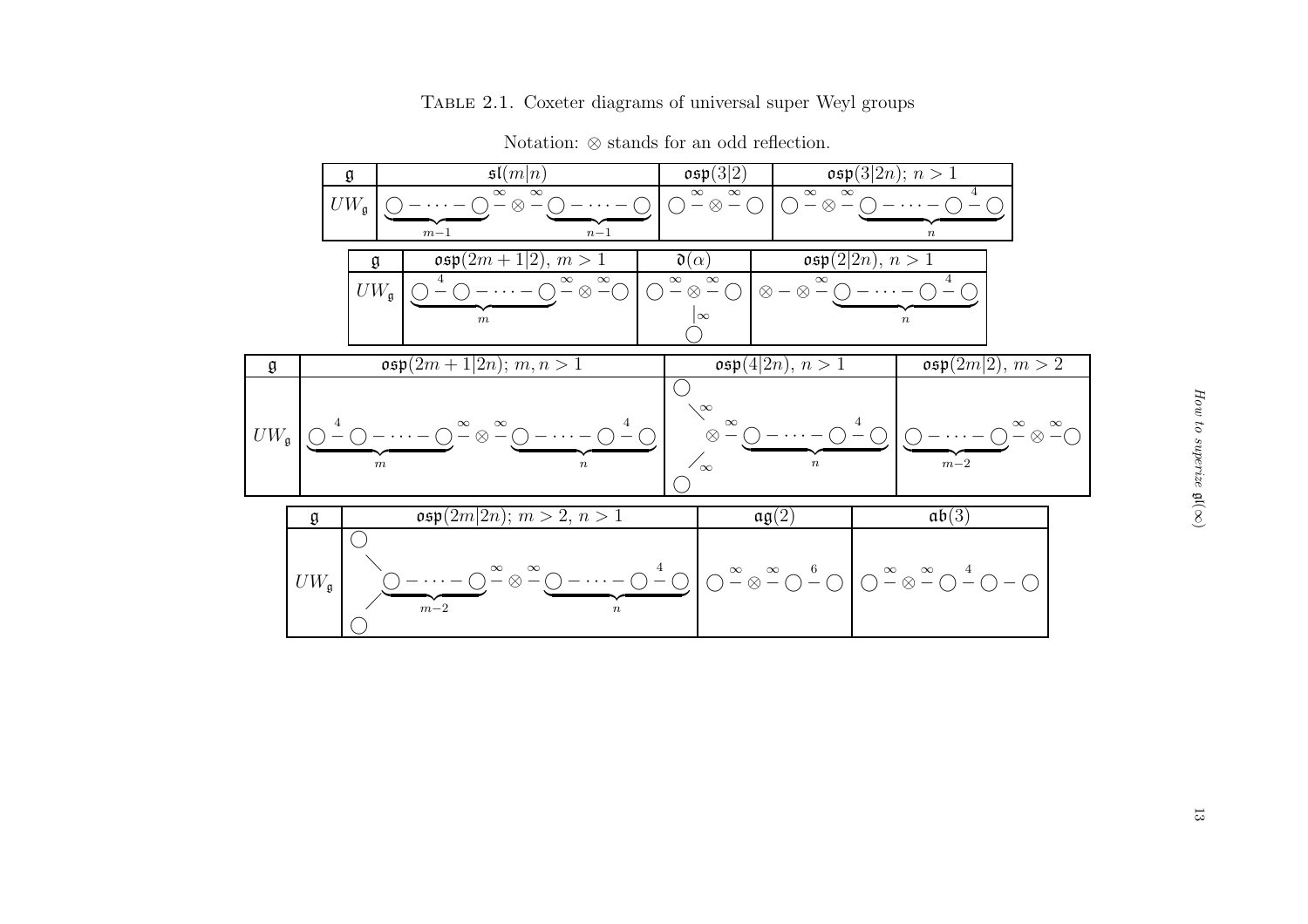#### 14 George Egorov

## **REFERENCES**

- <span id="page-13-1"></span>[B] Bergvelt M., Infinite super Grassmannians and super Plücker equations. Infinite-dimensional Lie algebras and groups (Luminy-Marseille, 1988), Adv. Ser. Math. Phys., 7, World Sci. Publ., Teaneck, NJ, (1989) 343–351.
- <span id="page-13-6"></span>[BGLLS] S. Bouarroudj, P. Grozman, A.Lebedev, D. Leites, I. Shchepochkina, Simple vectorial Lie algebras in characteristic 2 and their superizations. Symmetry, Integrability and Geometry: Methods and Applications (SIGMA) 16 (2020), 089, 101 pages; arXiv:1510.07255
- <span id="page-13-20"></span>[BLS] Bouarroudj S., Leites D., Shang J., Computer-aided study of double extensions of restricted Lie superalgebras preserving the non-degenerate closed 2-forms in characteristic 2. Experimental Math. <https://doi.org/10.1080/10586458.2019.1683102>; <https://arxiv.org/abs/1904.09579>
- <span id="page-13-7"></span>[BT] Bullough R.K., Timonen J. Quantum groups and quantum complete integrability: theory and experiment. In: Bartocci C., Bruzzo U., Cianci R. (eds.) Diff. Geometric Methods in Theoretical Physics, Proc. Rapallo, Italy 1990. LN Phys. 375, Springer, NY ea, (1991), 71–90
- <span id="page-13-16"></span>[CP1] Calixto L., Penkov I., Integrable bounded weight modules of classical Lie superalgebras at infinity; <https://arxiv.org/abs/2007.03806>
- <span id="page-13-17"></span>[CP2] Calixto L., Penkov I., Integrable bounded weight modules of classical Lie superalgebras at infinity, Journal of Pure and Applied Algebra, 226 (2022)
- <span id="page-13-5"></span>[CCLL] Chapovalov D., Chapovalov M., Lebedev A., Leites D., The classification of almost affine (hyperbolic) Lie superalgebras. v. 17, Special issue in memory of F. Berezin, (2010) 103–161; <https://arxiv.org/abs/0906.1860>
- <span id="page-13-11"></span>[ChP1] Chirvasitu A., Penkov I., Ordered tensor categories and representations of the Mackey Lie algebra of infinite matrices, Algebras and Representation Theory 22 (2019), 249-279
- <span id="page-13-12"></span>[ChP2] Chirvasitu A., Penkov I., Representation categories of Mackey Lie algebras as universal monoidal categories, Pure and Applied Mathematics Quarterly 13 (2017), 77–121
- <span id="page-13-14"></span>[CouP] Coulembier K., Penkov I., On an infinite limit of BGG categories O, Moscow Mathematical Journal 19 (2019), 655–693
- <span id="page-13-0"></span>[Eg] Egorov G., *How to superize* gl(∞). In: Mickelsson J., Pekonen O. (eds.) *Topological and geometrical methods in field theory*. Proceedings of the Second International Symposium held in Turku, May 26– June 1, 1991, World Sci. Publishing, River Edge, NJ, 1992, 135–146.
- <span id="page-13-4"></span>[FF] Feigin B., Fuchs D. Cohomology of Lie groups and Lie algebras. (Russian) Current problems in mathematics. Fundamental directions, Vol. 21 (Russian), 121– 209, 215, Itogi Nauki i Tekhniki, Akad. Nauk SSSR, Vsesoyuz. Inst. Nauchn. i Tekhn. Inform., Moscow, (1988).
- <span id="page-13-21"></span>[FLS] Feigin B., Leites D., Serganova V., Kac-Moody superalgebras. Group.-Theor. Methods in Phys., Zvenigorod, (1983). Nauka, Moscow, v.1, 1984 (in Russian); Harwood (1986), 165–166
- <span id="page-13-8"></span>[FPS] Frenkel I., Penkov I., Serganova V., A categorification of the boson-fermion correspondence via representation theory of  $\mathfrak{sl}(\infty)$ , Comm. Math. Phys., 341:3 (2016), 911–931
- <span id="page-13-15"></span>[GP] Grantcharov D., Penkov I., Simple bounded weight modules of  $\mathfrak{sl}_{\infty}$ ,  $\mathfrak{o}_{\infty}$ ,  $\mathfrak{sp}_{\infty}$ , Transformation Groups 25(4) (2020), 1125–1160
- <span id="page-13-19"></span>[HZ] Holubowski W., Zurek S., Lie algebra of column-finite infinite matrices: ideals and derivations; <https://arxiv.org/abs/1806.01099>
- <span id="page-13-18"></span>[HP] Hoyt C., Penkov I., Classical Lie algebras at infinity, Springer Monographs in Mathematics, 2022, ISBN 978-3-030-89659-1
- <span id="page-13-13"></span>[HPS] Hoyt C., Penkov I., Serganova V., Integrable  $\mathfrak{sl}(\infty)$ -modules and category  $\mathcal O$  for  $\mathfrak{gl}(m|n)$ , Journal LMS 99 (2019), 403–427
- <span id="page-13-9"></span>[IP] Ignatyev M., Penkov I., Infinite Kostant cascades and centrally generated primitive ideals of  $U(n)$  in types  $A_{\infty}$ ,  $C_{\infty}$ , Journal of Algebra 447(2016), 109–134
- <span id="page-13-10"></span>[IPW] Ignatyev M., Penkov I., Wolf J.A. Real group orbits on flag ind-varieties of  $SL(\infty, \mathbb{C})$ . In: Lie Theory and Its Applications in Physics, Springer Proceedings in Mathematics and Statistics, vol. 191 (2016), 111–135
- <span id="page-13-2"></span>[K] Kac V.G. Infinite dimensional Lie algebras. 3rd Ed. Cambridge Univ. Press. Cambridge, (1991)
- <span id="page-13-3"></span>[KL1] Kac V., van de Leur J. Super boson-fermion correspondence. Ann. Inst. Fourier (Grenoble) 37 (1987), no. 4, 99–137.